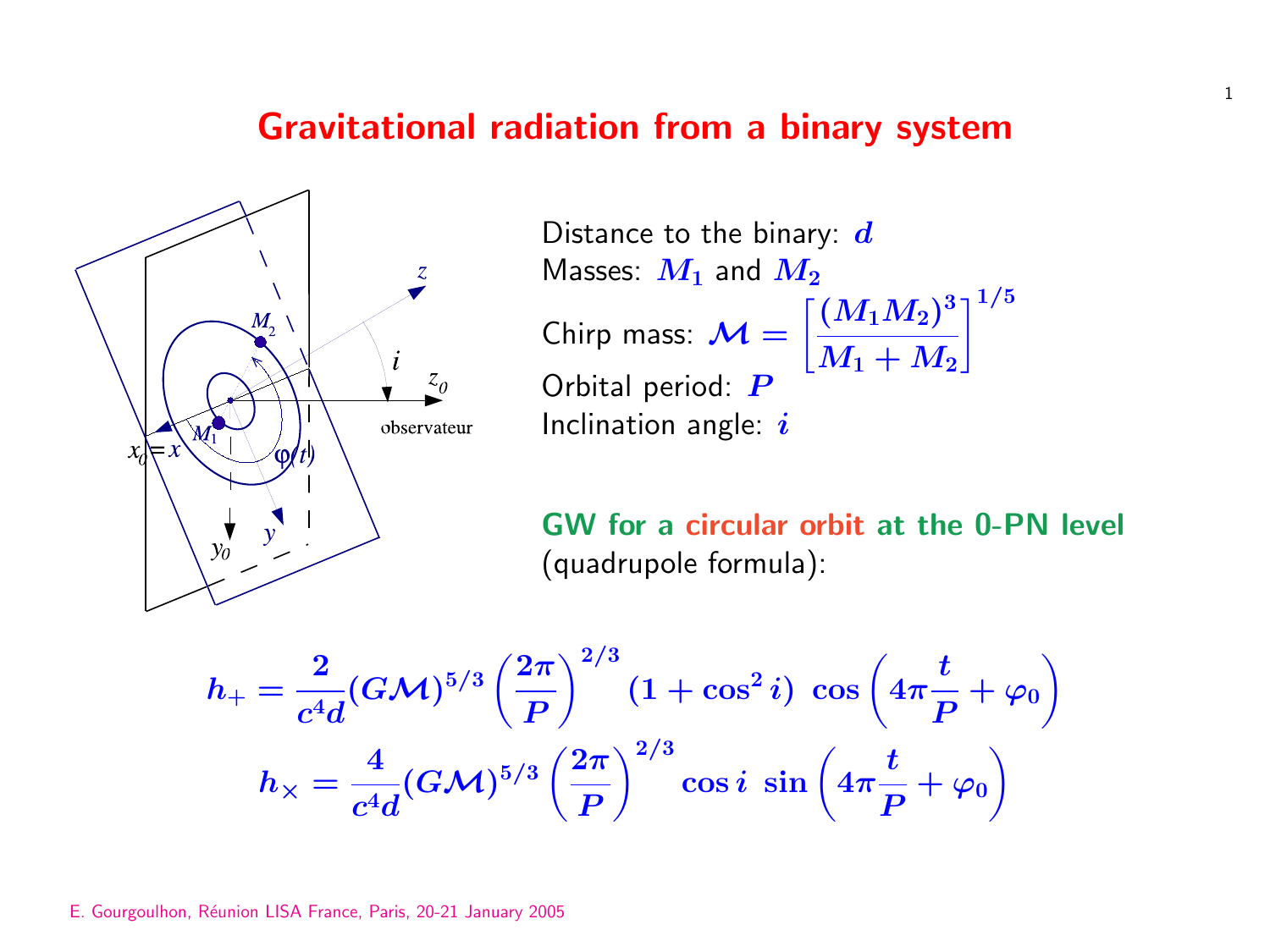## Estimation of the gravitational wave amplitude

$$
h_0=\frac{2}{c^4 d}(G{\cal M})^{5/3}\left(\frac{2\pi}{P}\right)^{2/3}
$$

$$
\Longrightarrow \left\vert\,h_0=1.06\times10^{-21}\left(\frac{1~{\rm kpc}}{d}\right)\left(\frac{{\cal M}}{0.87~M_\odot}\right)^{5/3}\left(\frac{10~{\rm min}}{P}\right)^{2/3}\right.
$$

## Example:

| System                                                             |      | $M_1$ $[M_{\odot}]$ $M_2$ $[M_{\odot}]$ $P$ [min] |     | $d$ [kpc] | $\bm{h_0}$                           | $\boldsymbol{f_{\rm GW}}$ [Hz] |
|--------------------------------------------------------------------|------|---------------------------------------------------|-----|-----------|--------------------------------------|--------------------------------|
| double pulsar<br>PSR J0737-3039                                    | 1.34 | 1.25                                              | 147 | 0.6       | $4.5 \ 10^{-22} \quad 2.3 \ 10^{-4}$ |                                |
| $\frac{S}{N} \sim \frac{h_0\,\sqrt{T_{\rm obs}}}{S(f)^{1/2}} \, ,$ |      |                                                   |     |           |                                      |                                |

E. Gourgoulhon, Réunion LISA France, Paris, 20-21 January 2005